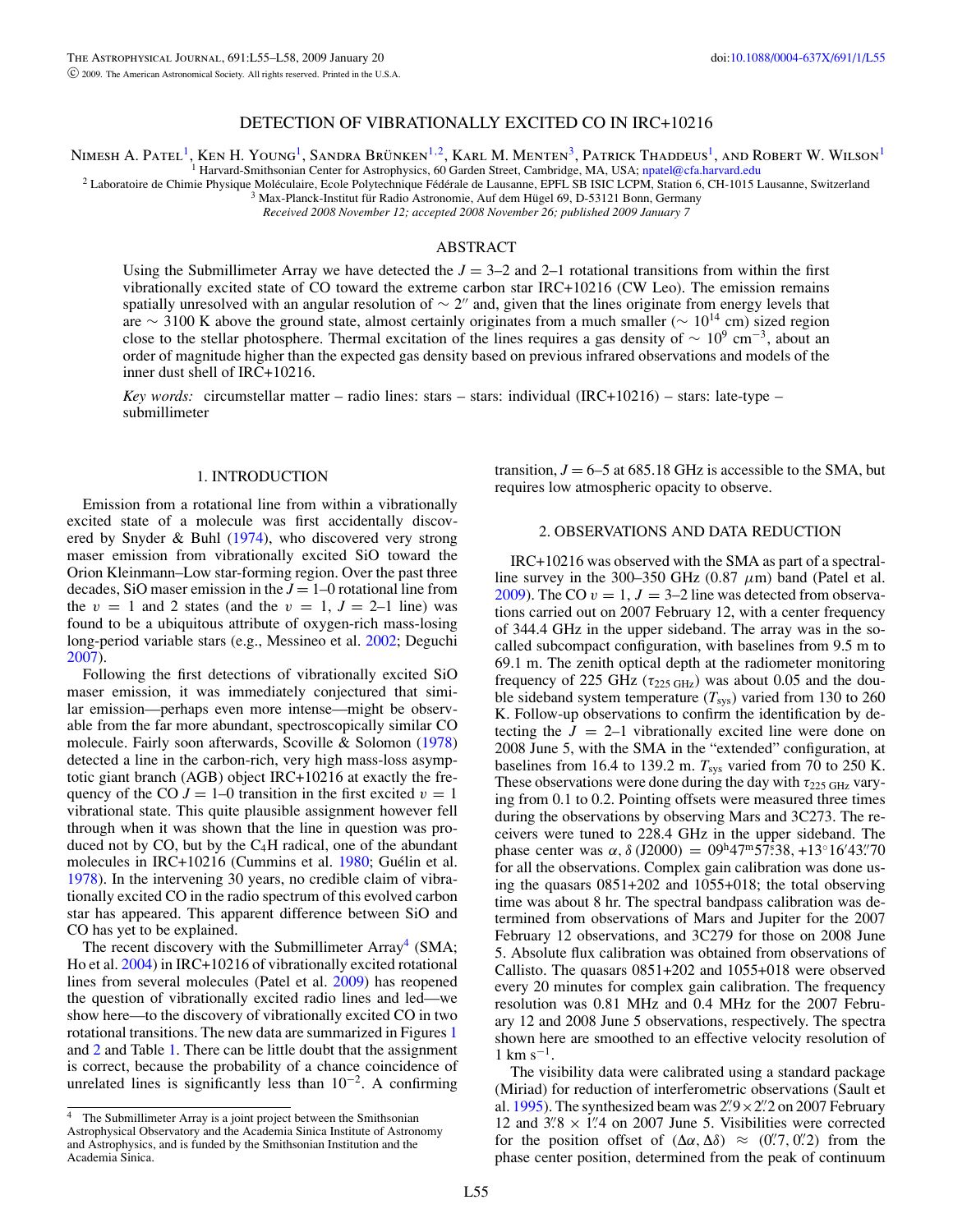

<span id="page-1-0"></span>**Figure 1.** Spectra of vibrationally excited CO emission in  $J = 3-2$  (top) and  $J = 2-1$  (bottom) toward IRC+10216.

emission (Patel et al. [2009\)](#page-3-7). All the spectra here were produced by spatially integrating the continuum-subtracted line intensity in a  $2'' \times 2''$  rectangle centered on the peak continuum emission.

#### 3. RESULTS

<span id="page-1-1"></span>Figure [1](#page-1-0) shows the CO  $v = 1$ ,  $J = 3-2$  and  $J = 2-1$  spectra toward IRC+10216. The dashed line indicates the systemic velocity of  $-26.2$  km s<sup>-1</sup>(Olofsson et al. [1982\)](#page-3-9). Both lines are slightly blueshifted by  $1-2 \text{ km s}^{-1}$  relative to the star. The spectra were produced by integrating the continuum-subtracted line intensity in a  $2'' \times 2''$  rectangle centered on the continuum peak. An unrelated line at  $\sim$ 11 km s<sup>-1</sup> which appears in the top panel of Figure [1](#page-1-0) is probably  $CC^{34}S$  8(7)–5(6) at a rest frequency of 342629.24 MHz. That identification for this line is a plausible choice, since (much stronger) emission in multiple lines of the main isotopologue CCS have been identified in IRC+10216 previously (Cernicharo et al. [1987\)](#page-3-10). The frequency of the CO  $v = 1$ ,  $J = 1 - 0$  transition is very close to that of the  $N, J = 12, 25/2 - 11, 23/2$  line of the C<sub>4</sub>H radical (Cummins et al. [1980\)](#page-3-4), making it difficult to pick out the vibrationally excited CO line in the 3 mm band with a single-dish telescope. The CO  $v = 1$   $J = 3-2$  line on the other hand, appears free from this confusion, although it may be blended with  $CH<sub>3</sub>C<sub>3</sub>N$  less than a MHz away (at  $-0.7$  km s<sup>-1</sup> in the spectrum shown in Figure [1\)](#page-1-0)—a molecule however, not yet detected in IRC+10216 (Agundez et al. [2008\)](#page-3-11).

Crucial confirmation of the present identification is provided by detection of the vibrationally excited  $J = 2-1$  line, which is free from confusion with other lines over a frequency interval of ∼2 MHz.

Maps of the integrated intensity of the CO  $v = 1$ ,  $J =$  $3-2$  and  $J = 2-1$  emission are shown in Figure [2.](#page-2-0) The position offsets are with respect to the peak of the continuum emission quoted above. The centroid of the 3–2 and 2–1 line emission distribution is coincident with that of the continuum emission. Gaussian fitting and deconvolution with the *IMFIT* task of the Miriad package yields a size of  $1\rlap.{''}6 \times 0\rlap.{''}9$  with a P.A. of  $-28°$ for the 3–2 emission and a point source for the 2–1 emission. Visibilities plotted versus  $uv$  distance for both lines do not show a tapering for large distance values, suggesting that both the lines are spatially unresolved. The apparent "resolution" of the 3–2 emission distribution is thus almost certainly caused by broadening due to residual phase calibration errors.

#### 4. DISCUSSION

Consistent with the fitting results, maps of the  $v = 1$   $J = 3-2$ and  $J = 2-1$  CO emission (Figure [2\)](#page-2-0) show very compact spatial distribution. The vibrationally excited CO emission is expected to occur very close to the star since the relevant energy levels are 3100 K above the ground state. The vibrationally excited CO lines have narrow line-widths implying  $V_{\text{exp}} \lesssim 4 \text{ km s}^{-1}$ . Several such narrow lines have been detected from our on-going spectral-line survey of IRC+10216 (Patel et al. [2009\)](#page-3-7) and some of these lines have been reobserved with the SMA at higher angular resolution of  $\sim$ 1". For example, CS v = 2 J = 7–6 emission is spatially unresolved with a deconvolved source size  $\leq$  0. We assume in the present analysis that both the lines arise from the same region of radius  $0$ . 1, which corresponds to  $2.2 \times 10^{14}$  cm (for a distance of 150 pc). We note that this is comparable to the size of the inner radius of the dust shell in IRC+10216 deduced from interferometric IR observations by Danchi et al. [\(1994\)](#page-3-12).

For a Gaussian source size of 0. 2 FWHM, from the observed flux density of the 342.6 and 228.4 GHz CO lines, we obtain

| Table 1<br>Vibrationally Excited CO Line Parameters |                                              |                  |                                                  |                                                               |                                        |                                             |
|-----------------------------------------------------|----------------------------------------------|------------------|--------------------------------------------------|---------------------------------------------------------------|----------------------------------------|---------------------------------------------|
| Transition                                          | Rest Frequency <sup>a</sup><br>(MHz)         | $E_u/k$<br>(K)   | Peak <sup>b</sup><br><b>Flux Density</b><br>(Jy) | Integrated<br><b>Flux Density</b><br>$(Jy \text{ km s}^{-1})$ | Velocity <sup>c</sup><br>$(km s^{-1})$ | $V_{\rm exp}$ <sup>d</sup><br>$(km s^{-1})$ |
| $v = 1, J = 3 - 2$<br>$v = 1, J = 2 - 1$            | $342647.66 \pm 0.01$<br>$228439.11 \pm 0.07$ | 3116.6<br>3100.1 | $0.71 \pm 0.05$<br>$0.62 \pm 0.04$               | $3.76 \pm 0.19$<br>$2.23 \pm 0.23$                            | $-27.03 + 0.26$<br>$-27.86 + 0.21$     | $3.79 \pm 0.06$<br>$3.58 \pm 0.67$          |

**Notes.**

<sup>a</sup> From the Spectral Line Atlas of Interstellar Molecules (SLAIM) (see Remijan et al. [2007\)](#page-3-13).

b These are 1σ formal uncertainties from Gaussian fits. The actual uncertainty in absolute flux calibration is ∼15%.<br><sup>c</sup> Systemic velocity of the source = −26.2 km s<sup>−1</sup>.<br>d Half-width at half-maximum (HWHM) from Gaussian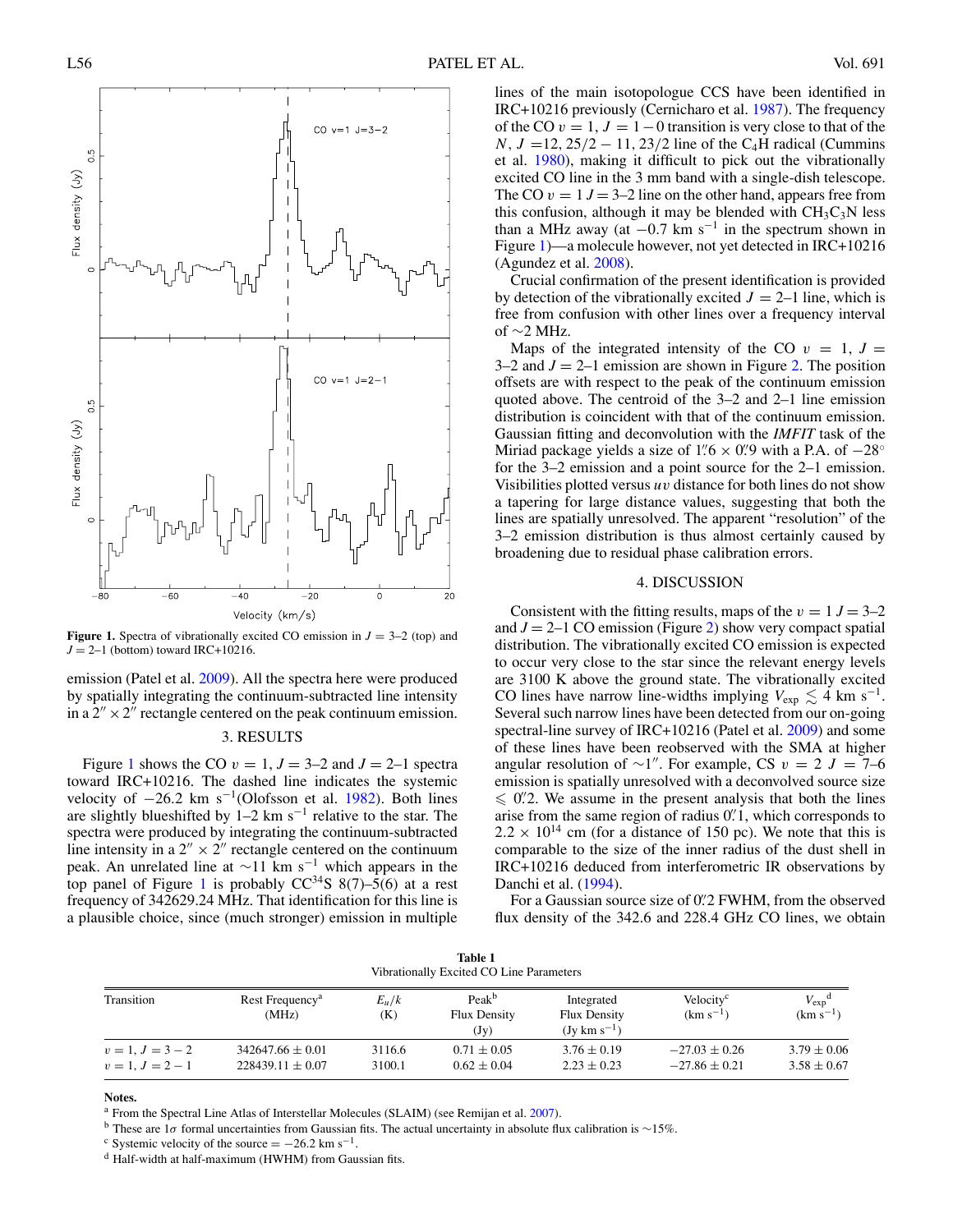

<span id="page-2-0"></span>**Figure 2.** Integrated intensity maps of CO  $v = 1$ ,  $J = 3-2$  (top) and  $J =$ 2–1 (bottom) emission. Contour level intervals and starting value are  $5\sigma$  with  $\sigma = 0.16$  Jy beam<sup>-1</sup> km s<sup>-1</sup> in both panels. The synthesized beam is shown in the lower right corner. The emission is spatially unresolved.

a brightness temperature of 210 and 412 K, respectively. Assuming local thermodynamic equilibrium (LTE), this would imply optical depth of 0.24 and 0.53, respectively, for the two lines. Danchi et al. [\(1994\)](#page-3-12) measure the kinetic temperature of the dust shell to be 1356 K at this radius. Previous work by Sahai & Wannier [\(1985\)](#page-3-14) uses a value of 600 K for the inner dust shell's temperature (see also Toombs et al. [1972\)](#page-3-15). We assume the temperature of the dust to be the same as that of the gas, which we take to be 1000 K, also suggested by an extrapolation of the temperature versus radius plot derived by Crosas & Menten [\(1997\)](#page-3-16) from the analysis of multiple *J* transitions of CO in the outer parts of the shell. With this temperature and with the further assumption of uniform optical depth in the line, using the Gaussian-fitted line-widths and Einstein *A*-coefficients for

the  $J = 3-2$  and  $J = 2-1$  transitions in  $v = 1$  state (from SLAIM), we derive the column densities in the  $v = 1$ ,  $J = 2$  $(J = 1)$  levels to be  $1.3 \times 10^{17}$   $(3.7 \times 10^{17})$  cm<sup>-2</sup>, where we have adapted the standard relation for column density, excitation temperature, and optical depth for CO (see Equation (14.43) of Rohlfs & Wilson [2000\)](#page-3-17). The total CO column density *N*(CO) is obtained from above using the full partition function including vibrational and rotational levels (Townes & Schawlow [1975\)](#page-3-18), and an abundance value of  $[CO]/[H_2] = 3 \times 10^{-4}$  (e.g., Sahai & Wannier [1985\)](#page-3-14), we derive the  $H_2$  column density to be  $\sim$ 10<sup>24</sup> cm<sup>-2</sup>.

Taking the diameter of the emission region, *l*, as  $2 \times 2.2 \times$  $10^{14}$  cm, we derive the gas density,  $n(H_2 = N(H_2/l))$ , of 5  $\times$ 109 cm−3. This is about an order of magnitude greater than the gas density obtained by Danchi et al. [\(1994\)](#page-3-12) for IRC+10216's inner dust shell.

These rough estimates suggest that collisional excitation under the LTE assumption is unlikely to explain our observations. To check whether the  $v = 1$  levels may be excited via radiation, we use the condition:  $(e^{\frac{h\nu_{\text{IR}}}{kT}} - 1)^{-1} > A_{\text{rot}}/A_{\text{vib}}$  (Carroll & Goldsmith [1981;](#page-3-19) Menten et al. [2006a\)](#page-3-20). We have  $A_{\text{rot}} =$ 2.4 × 10<sup>-6</sup> s<sup>-1</sup> (for the *J* = 3–2 transition),  $A_{\text{vib}} = 11.5 \text{ s}^{-1}$ ,  $v_{\text{IR}} = 6.5 \times 10^{13} \text{ Hz}$  for 4.6  $\mu$ m, and  $T = 1000 \text{ K}$ , we find the ratio of the *A*-coefficients to be  $2.2 \times 10^{-8}$  while the lefthand side of the above expression has a value of 0.27, hence the  $v = 1$  levels are most likely radiatively excited. However, to attain such a high radiation temperature, the emission must arise from a region even smaller than 0".2.

Since the observations of the 3–2 and 2–1 lines were carried out at different phases of pulsation of IRC+10216 the relative intensities of these two lines may complicate their interpretation. We calculated the phase,  $\phi$ , for the two epochs of our observations,  $T_{\text{obs}}$ , given by,  $(T_{\text{obs}} - T_{\text{max}})/P$ ) using 664 d as the period, *P*. For this we have calculated the time of the last maximum considering the IR minimum date of 1989 Decem-ber 5 given by Danchi et al. [\(1994\)](#page-3-12). We find  $\phi = 0.25(0.99)$ for the 346 (228) GHz observations. These values of  $\phi$  are in good agreement with the values obtained using the date of maximum IR flux (at  $3.76 \mu m$ ; Le Bertre [1992\)](#page-3-21) on 1992 May 30 from cm- and IR-monitoring reported by Menten et al. [\(2006b\)](#page-3-22). Thus, it is plausible that the  $J = 2-1$  emission is brighter due to its being observed closer to the IR maximum, compared to our  $J = 3-2$  observations. Future observations at different epochs may help checking the radiative pumping hypothesis while nearsimultaneous observations of different *J* transitions in  $v = 1$ state will be helpful for detailed radiative transfer modeling of these lines. While our present observations have inadequate angular resolution to definitively rule out maser action to explain the vibrationally excited CO lines, we note that even for a 0.<sup>7</sup> O. Gaussian source, the brightness temperature would be 1451 (738) K for the 228.4 (342.6) GHz emission, consistent with thermal emission. This would imply a gas density >  $10^9$  cm<sup>-3</sup>. We note that a strict lower limit to the size of the CO emission is given by recent observations by K. M. Menten et al. (2008, in preparation) who derive a (uniform disk) diameter of 84 milliarcseconds (mas) for IRC+10216 radio photosphere from their Very Large Array (VLA) measurements of the object's 7 mm wavelength continuum emission.

Scoville  $&$  Solomon [\(1978\)](#page-3-3) proposed that the rotational lines in  $v = 2$  state are pumped by stellar IR photons at 2.3  $\mu$ m, followed by rapid spontaneous decay to the  $v = 1$  state. Analogous to the Kwan & Scoville [\(1974\)](#page-3-23) mechanism for the SiO maser emission in  $v = 1$  state, the low rotational state